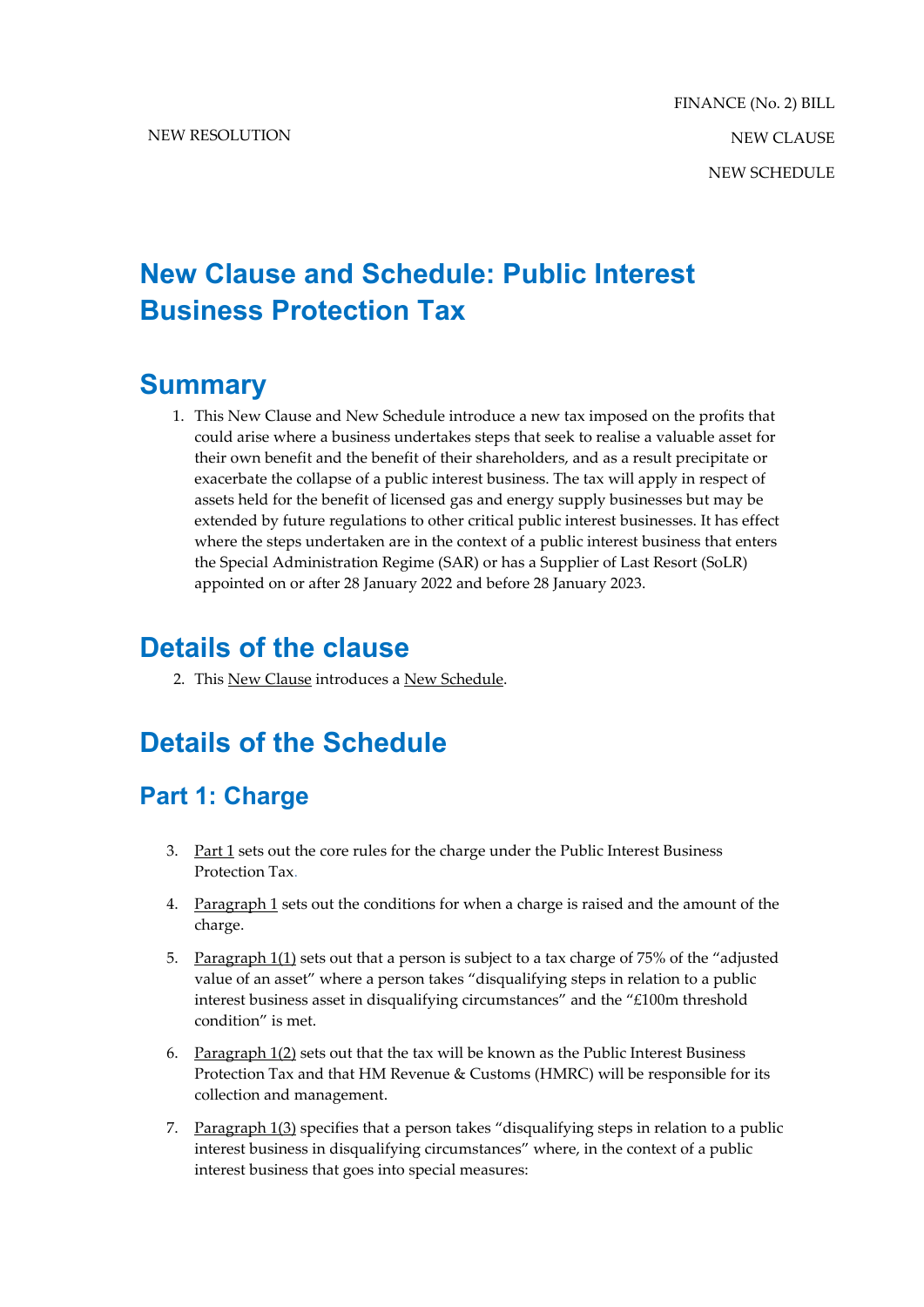- the person holds the asset wholly or partly for the purposes of the asset being used or available for use by a public interest business carried on by that person or by a person connected to them,
- the person, together with any other person, takes steps in relation to that asset, which result in the asset not being used or not available for use for the benefit of the business to some extent,
- the steps taken materially contribute to the public interest business going into special measures or materially contributes to a significant increase in costs of the business that is in special measures, and
- the person was aware (or ought to have been aware) that taking the steps would have that effect.
- 8. The reference to "asset" means all forms of assets, including contractual rights, forward purchase agreements and derivative financial instruments.
- 9. The tax charge applies separately to each asset, to each person holding an asset taking the steps and in respect of each public interest business that enters special measures.
- 10. Paragraph 1(4) sets out that a person holds an asset for "qualifying purposes" if they hold it for use or available for use for the benefit of a public interest business carried on by the person or a person connected to them. Steps may be "disqualifying steps" whether or not the person receives any consideration for taking the steps or whether they directly participated in all of them.
- 11. Paragraph 1(5) sets out five example circumstances that are specifically included as "disqualifying steps".
- 12. Paragraph 1(6) makes it clear that steps taken in contemplation of disqualifying steps (such as the migration of a company's residency out of the UK) are considered to be disqualifying steps.
- 13. Paragraph 1(7) deals with the timing of a step that would have been taken without the intervention of a public body.
- 14. Paragraph  $1(8)$  explains what is meant in paragraph  $1(3)(d)(ii)$  by an increase in costs of the public interest business. In particular:
	- It includes the case where there is an increase in costs for a person that in substance takes over the carrying on of activities from the public interest business as a result of the special measures (eg. a company that takes on energy customers as a result of a SoLR order).
	- In assessing whether there is an increase in costs, consideration is to be given to the costs that would have been incurred had the asset continued to be made available for the benefit of the public interest business.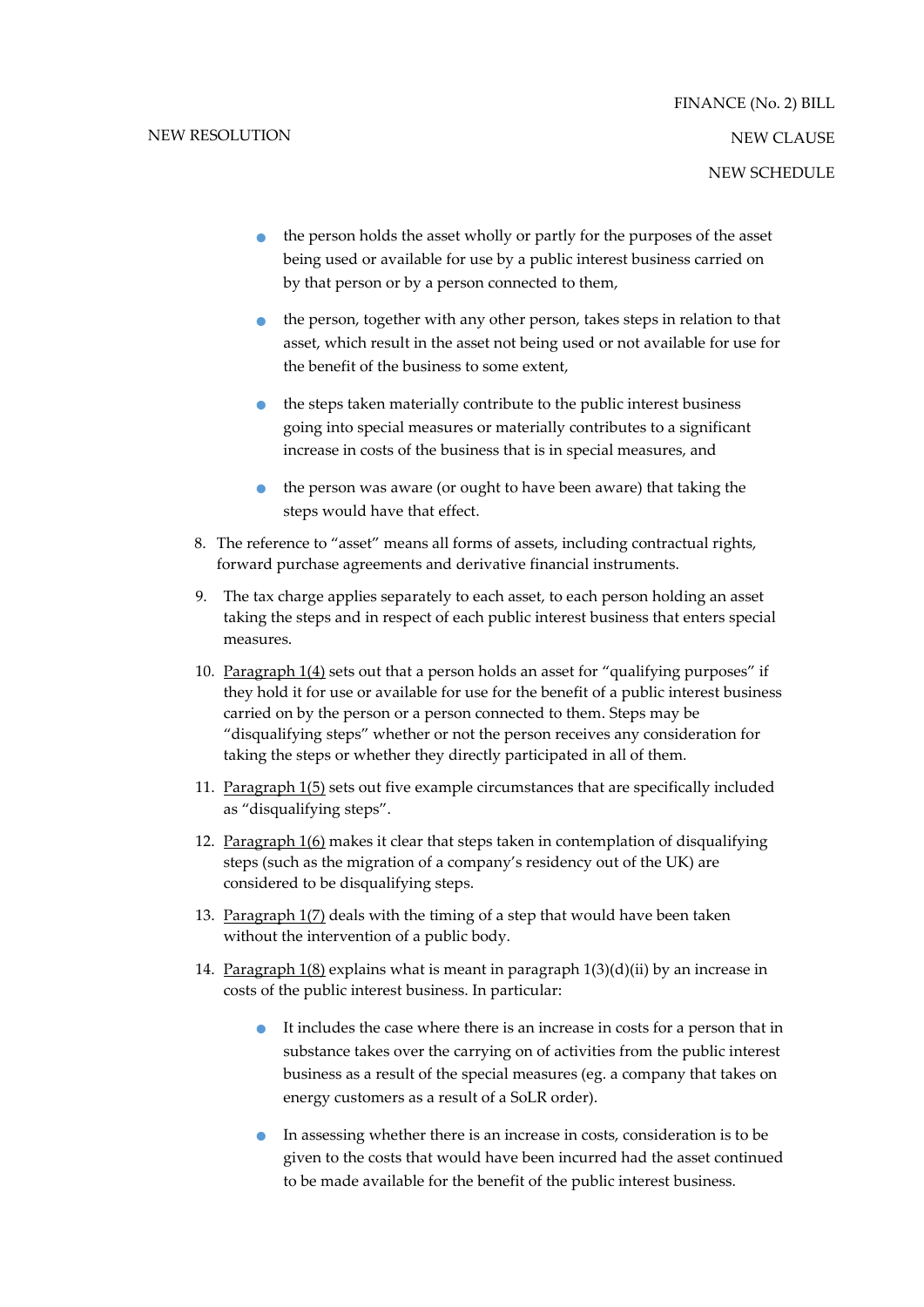- 15. The reference to increased costs would include cases where the public interest asset is a contract for the forward purchase of energy, and the person stops supplying energy to the public interest business on similar terms. It would also include cases where the asset is a financial derivative, and the person stops making that financial derivative available for the public interest business (such as to hedge the public interest business' costs of purchasing energy). In both cases, it is those increased costs that could result in increased costs being borne by the government or by consumers under the mutualisation process.
- 16. Paragraph 1(9) sets out how the "£100m threshold condition" is determined.
- 17. Paragraph 1(10) sets out that "asset" includes part of an asset. This means, for example, that the legislation covers situations where part of an asset is realised and not used for the purposes of the public interest business. It also sets out that "disposal" has the same meaning as it does for TCGA 1992. This would include, for example, cases where an asset is disposed of by any sale, gift, exchange, surrender, redemption or release.
- 18. Paragraph 2 defines "public interest business" and "special measures" for the purposes of this schedule.
- 19. Paragraph 2(1)-(2) sets out that "public interest business" means an energy supply business. The Treasury may extend this definition in future to further types of business where there is a special administration regime in place.
- 20. Paragraph 2(3) sets out that a business enters "special measures" where (i) the person carrying it on enters Special Administration Regime (SAR) or (ii) it is subject to arrangements for the transfer of customers to another business (such as where a SoLR is appointed or similar arrangements). The Treasury may also extend this to other circumstances relating to insolvency.
- 21. Paragraph 2(4) defines certain terms for the paragraph.
- 22. Paragraph 3 defines the "adjusted value of assets" which is used as the basis for the new tax.
- 23. Paragraph 3(1) specifies that this is calculated by determining the underlying value of the asset and reducing it by 10%. This reduction is to reflect the loss to the underlying value of the business, for example due to the energy supply business entering special measures and therefore becoming worthless.
- 24. Paragraph 3(2) sets out that the underlying value of the asset is defined as the greater of the fair value of the asset immediately before the first disqualifying step and the value of any consideration received from the disqualifying steps.
- 25. Paragraph 3(3) deals with the case where the asset was only partly held for the purposes of being used or being available for use for the benefit of the public interest business.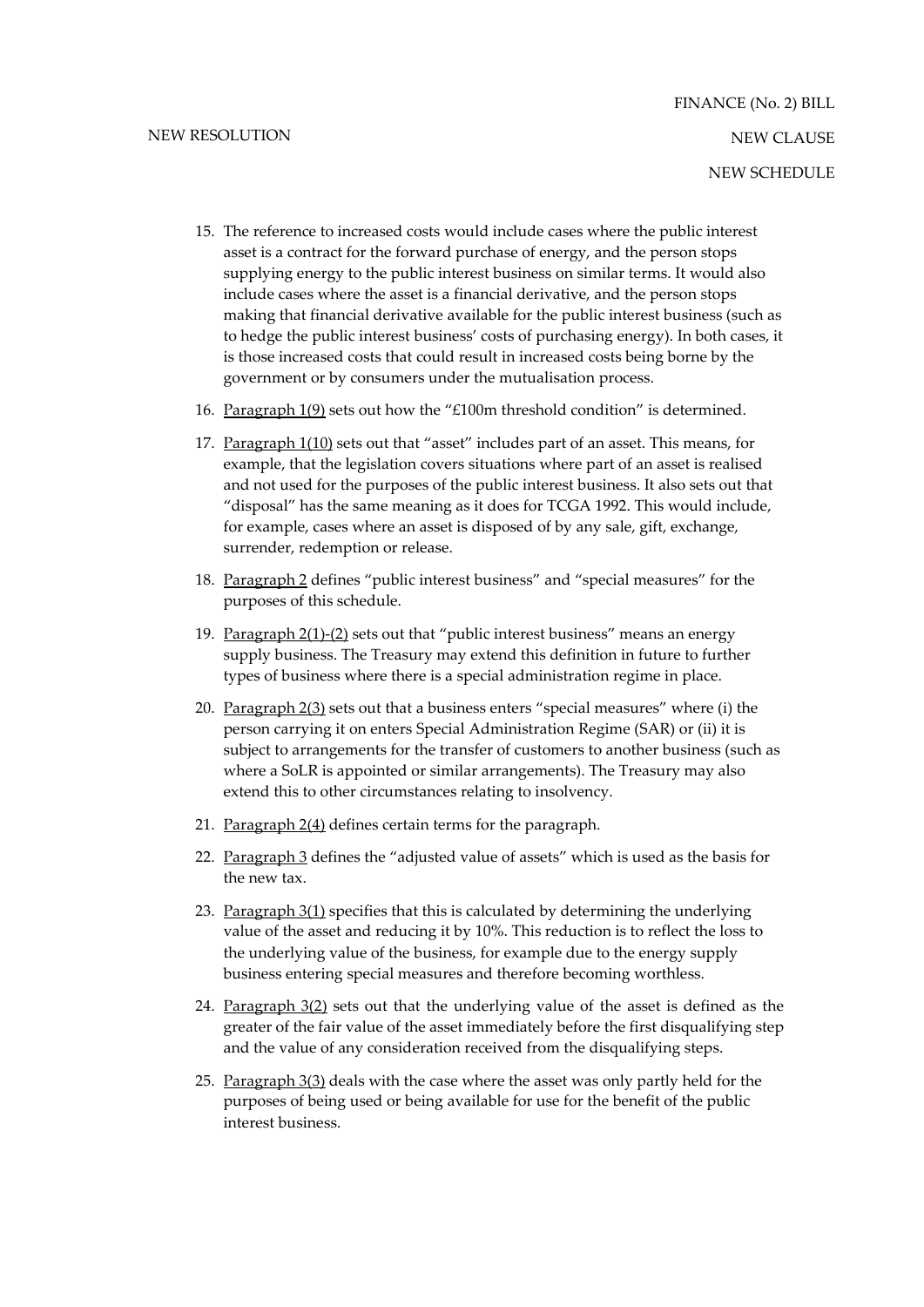#### **Part 2: Joint and Several Liability**

- 26. Part 2 sets out how and in what circumstances persons may be liable to pay the tax other than the principal taxpayer set out in paragraph 1.
- 27. Paragraph 4 sets out that a company will be jointly and severally liable for the full amount of the tax along with the principal taxpayer when it is associated with the principal taxpayer at any time during the disqualifying period. The "disqualifying period" is the period starting from the day of the first disqualifying step and ending on the latest date by which the principal taxpayer must make a return (see paragraph 8). A company will be associated with another company if one controls the other or if they are both under common control. Control for these purposes is defined in section 1124(2) Corporation Tax Act (CTA) 2010.
- 28. Paragraph 5 sets out the circumstances in which a person who receives any proceeds from the disqualifying steps, has an interest in the principal taxpayer or a person connected with either such persons is liable for an amount of the tax, either in full or in part.
- 29. Paragraph 5(1) covers the case where a person, together with persons connected with them, has received the proceeds of any consideration from a transaction which gives rise to the tax and the amount they receive is equal to or more than 5% of the adjusted value of the asset. This would include by whatever route the proceeds are received, for example by way of a dividend, distribution in winding up, sale of shares in a company holding the consideration, repayment of loans, making of new loans, whether through a single step or through multiple steps.
- 30. Paragraph 5(2) covers the case where a person, together with persons connected with them, have a qualifying interest (as defined in paragraph 6(1)) of at least 5% in the principal taxpayer during the disqualifying period (as defined in paragraph 4(4)).
- 31. Paragraph 5(3) set out the priority rule such that where a company is liable for the full amount of tax under paragraph 4 because they are an associated company of the principal taxpayer, they will not be liable under paragraph 5.
- 32. Paragraph  $5(4)$  sets out that a person to whom this paragraph applies will be joint and severally liable with the principal taxpayer.
- 33. Paragraph 5(5) limits the amount of the joint and several liability under paragraph 5 to the greater of:
	- the amount actually received (directly or indirectly) by the person and persons connected to them if a person is liable under paragraph 5(1)
	- $\bullet$  the proportion of the total tax liability that corresponds to the qualifying interests in the principal taxpayer held by the person and persons connected with them if a person is liable under paragraph 5(2)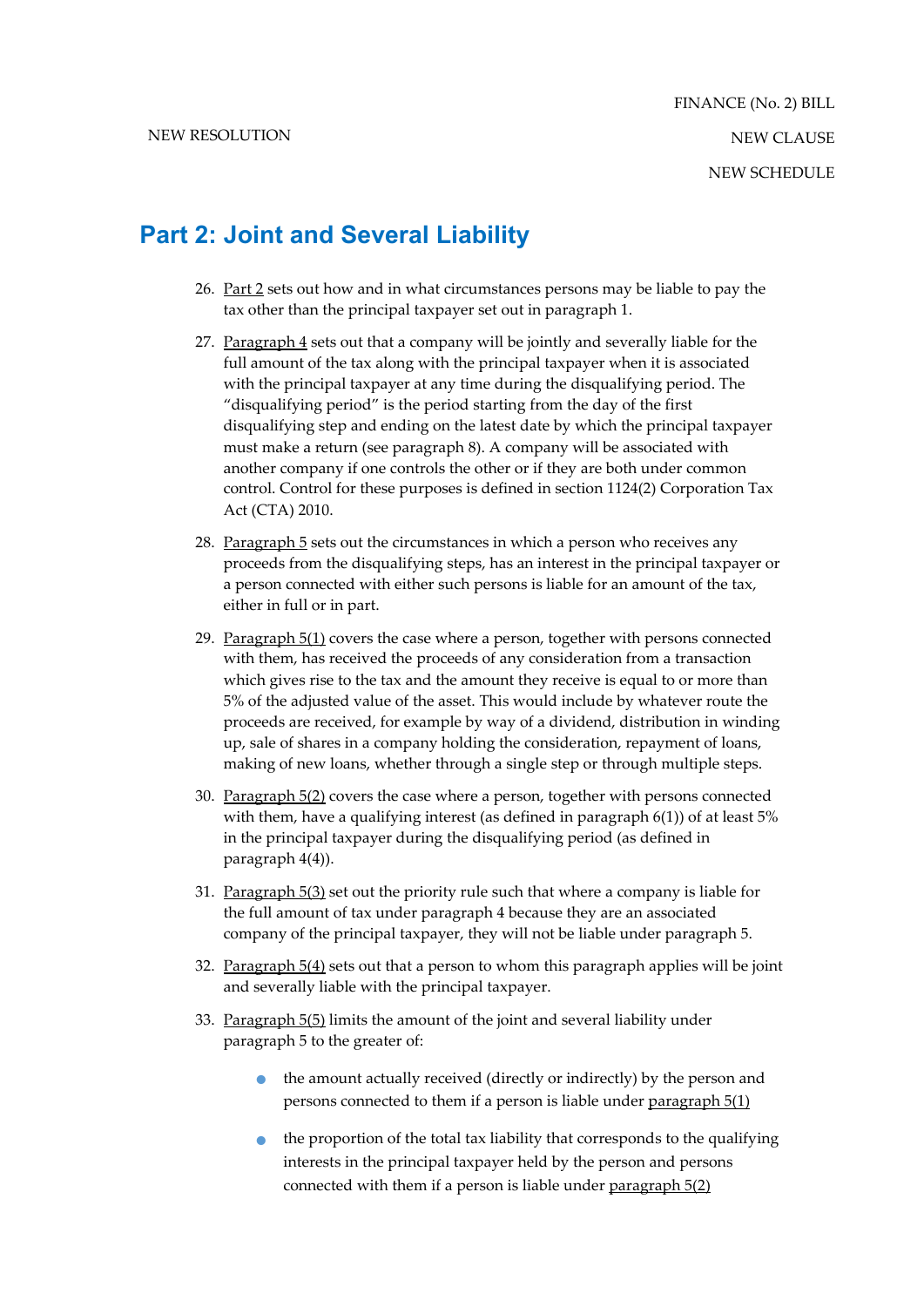- 34. Paragraph 5(6) sets out that the proceeds of consideration for the purposes of paragraph 5 do not include any amount received in respect of a loan between unconnected parties made in the ordinary course of a business of lending money on arm's length terms.
- 35. Paragraph  $6$  sets out the meaning of qualifying interests in the taxed company for the purposes of paragraph 5.
- 36. Paragraph 6(1) sets out that a person's qualifying interest in the principal taxpayer is defined by the greater of that person's beneficial entitlement to the profits of the principal taxpayer available for distribution, and their beneficial entitlement to the distribution of the assets on a winding up. Where a person's interest in the principal taxpayer varies during the disqualifying period (as defined in paragraph 4(4)), the qualifying interest is taken to be the greatest amount.
- 37. Paragraph 6(2) sets out that Chapter 6 of Part 5 of CTA 2010 applies for the purposes of determining a person's beneficial entitlement to the distribution of profits or assets on a winding up. In particular, a person's qualifying interests includes amounts for which they are entitled both directly and indirectly through another company or companies (by virtue of section 167(2) CTA 2010).
- 38. Paragraph 6(3) provides certain modifications to how Chapter 6 applies:
	- That sections 169-178 CTA 2010 are applied so that the highest proportion (rather than the lowest proportion) is used based on the different scenarios tested.
	- Sections 179-182 are omitted.
- 39. Paragraph 6(4) provides that the legislation is to be read in such a way that it applies to a company without share capital or to a partnership or unincorporated association, and in relation to ownership through any trusts or other arrangements.
- 40. Paragraph 6(5) defines corresponding ordinary holdings.
- 41. Paragraph 7 provides for a person who is jointly and severally liable to the whole or part of the tax under paragraph 5 (but not paragraph 4) to be able to make a claim for relief to limit the amount of the joint and several liability to the potential benefit to the person in connection with the steps which gives rise to the Public Interest Business Protection Tax.
- 42. Paragraph 7(2) sets out what is meant by potential benefit and specifies several examples by which a person would be considered to have benefited, could have benefited, or could benefit from the disqualifying steps.
- 43. Paragraph  $7(3)$  sets out that a person may make a claim to HMRC so that they are not liable to the tax in excess of their potential benefit from the disqualifying steps.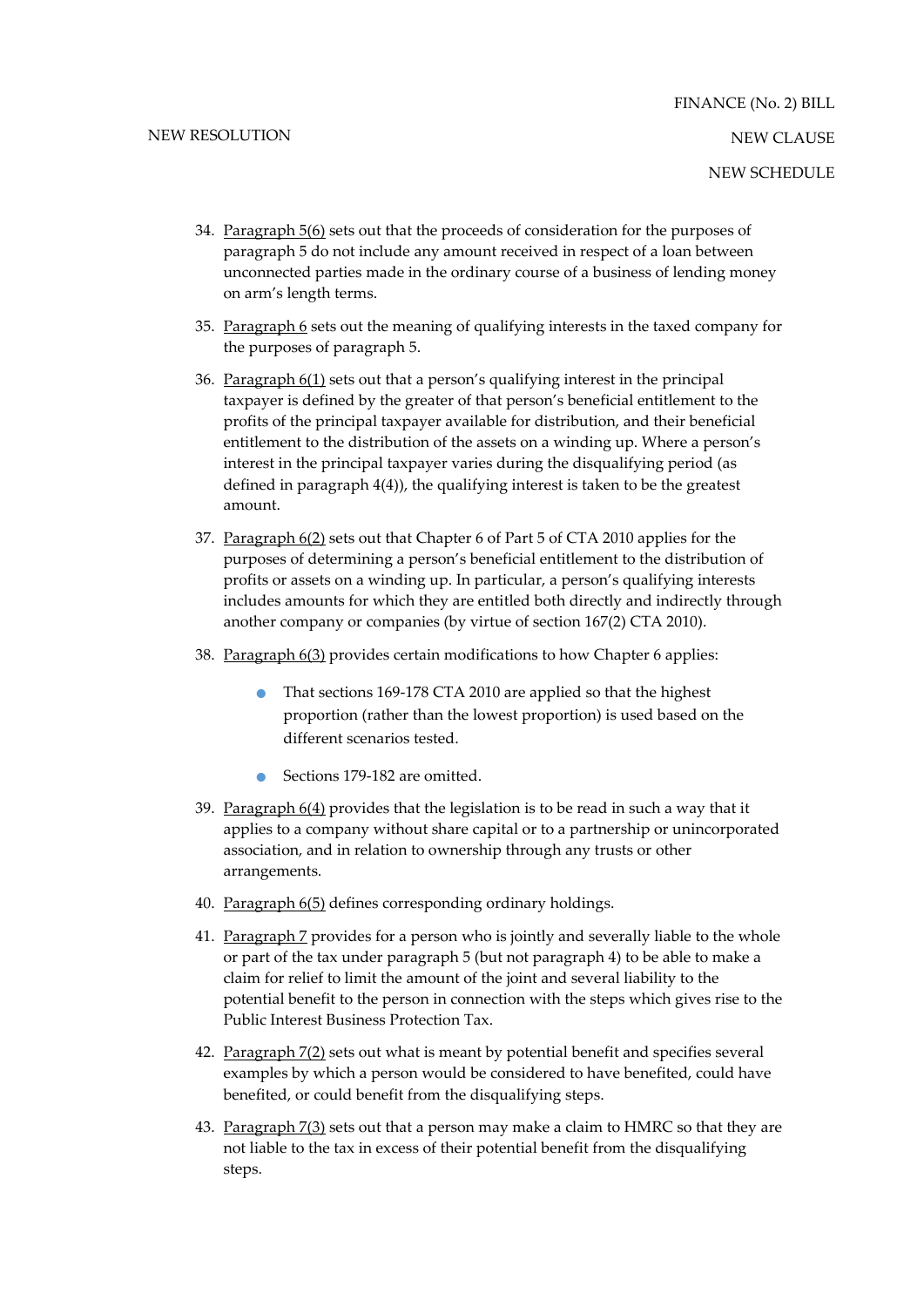- 44. Paragraph 7(4) sets out that no account of:
	- any amount of costs associated with the realisation of the potential benefit, unless that cost has been paid before the making of the claim, or
	- any losses associated with taking the disqualifying steps that gave rise to the tax may be taken into account (as these are already reflected in the adjustment to the underlying value in paragraph 3(1)).
- 45. Paragraph 7(5) requires an officer of HMRC to whom a claim was made to reduce the amount of tax to which a person is jointly and severally liable by so much (if any) of the reduction claimed that the officer considers is just and reasonable.
- 46. Paragraph 7(6) sets out the ways a reduction can be given.
- 47. Paragraph 7(7) requires the officer's determination to be notified to the person making the claim.
- 48. Paragraph 7(8-10) sets out that if HMRC does not determine a claim, a person may apply to the tribunal for a direction for HMRC to make a determination within a specified period. This application is subject to Part 5 TMA 1970. The tribunal must give that direction unless it is satisfied that there are reasonable grounds for not making a determination within that time.

#### **Part 3: Administration**

- 49. Part 3 sets out the administrative provisions relevant for the new tax.
- 50. Paragraph 8 requires the person with the principal tax liability to file a return including a self-assessment and supporting documentation with HMRC 30 days from the later of (i) when they became liable to the tax, (ii) when the public interest business went into special measures, (iii) when the £100 million condition is satisfied, and (iv) when the Finance Act received Royal Assent. However, no self-assessment can be made after four years from when the person became liable for the tax. The person with the principal tax liability must pay the tax 15 days after the date by which the return must be filed. References to the person becoming liable to tax are to when the first disqualifying step is taken.
- 51. Paragraph 9 permits an officer of HMRC, where they consider there is a risk that the tax may not be paid in full, to serve notice on a person who is jointly and severally liable for the tax under either paragraph 4 or 5. The person on whom the noticed is served must file a return within 30 days. The person must pay the tax 45 days from the date the notice was given. A person who has paid an amount of tax due under this section may recover that amount from the principal taxpayer.
- 52. Paragraph 10 sets out the time limits in relation to an assessment under paragraph 9. HMRC has three years from when tax liability of the principal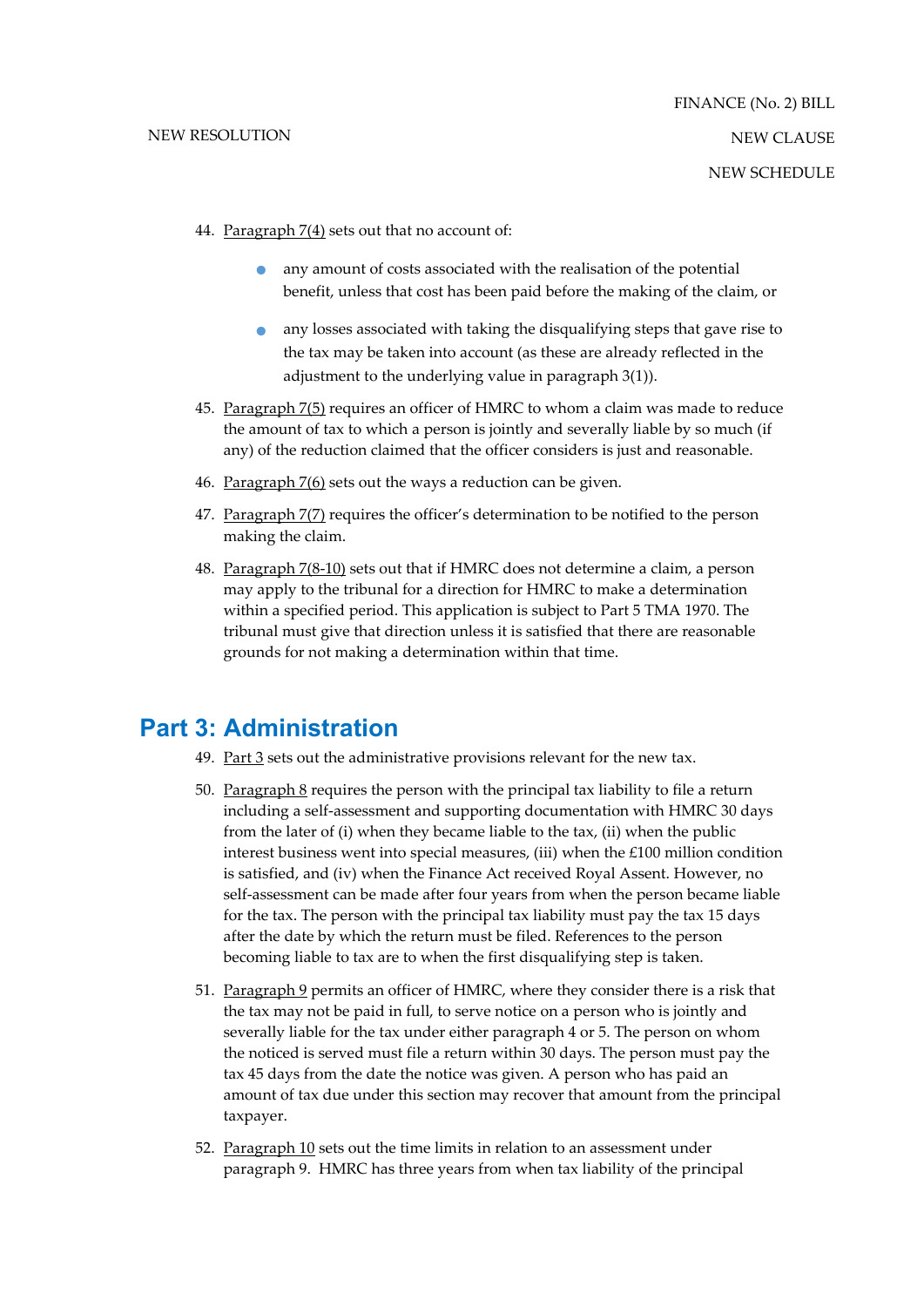taxpayer is finally determined. No self-assessment under paragraph 9 can be made after the later of (i) three years from when the tax liability of the principal taxpayer is finally determined, and (ii) three months from the date the paragraph 9 notice was given.

- 53. Paragraph 11 sets out that the person making a return under paragraph 8 or 9 can amend the return within 12 months of the filing deadline for the return. HMRC can also, by notice, amend the return to correct obvious errors or omissions within nine months of the return or amended return being submitted. However, the amendment has no effect if the person submitting the return or amended return gives notice rejecting the amendment within 30 days.
- 54. Paragraph 12 sets out that if a return required by either paragraph 8 or 9 is not made within the time-limit, an officer of HMRC may make a determination to the best of the officer's information and belief of the amount of tax that should be charged. The person must pay the tax within 14 days from the date HMRC notifies the person of the determination.
- 55. Paragraph 13 sets out the power of HMRC to enquire into a return under paragraph 8 or 9. HMRC must raise an enquiry within 12 months after the return is delivered or amended.
- 56. Paragraph 14 sets out provisions dealing with the completion of enquiries through the issue of a 'closure notice'.
- 57. Paragraph 15 sets out the treatment for an amendment to the return that was made during the course of an enquiry under paragraph 12 to be given effect, where appropriate, at the point when a closure notice is issued.
- 58. Paragraph 16 gives HMRC the power to amend the return during the course of an enquiry if they are of the view that the self-assessment of tax payable is insufficient and there will be a loss of tax if it is not immediately amended.
- 59. Paragraph 17 sets out how the provisions of paragraphs 2 to 5 of Schedule 3ZA to TMA 1970 apply to this schedule for the purposes of determining when tax is payable or repayable following an amendment or correction to a self-assessment.
- 60. Paragraphs 18 to 20 sets out how HMRC may make discovery assessments to Public Interest Business Protection Tax.
- 61. Paragraph 21 sets out how an appeal can be made against specified matters in relation to the administration of the Public Interest Business Protection Tax. It also sets out that where an issue is appealed to the tribunal, there is to be no postponement of tax unless the circumstances of the appellant are exceptional such that it would not be just to refuse the postponement of the payment of that amount.
- 62. Paragraph 22 sets out the duty of the person liable to tax to keep and preserve records and for the length of time that they need to do so. A penalty not exceeding £3,000 may be charged if records are not preserved.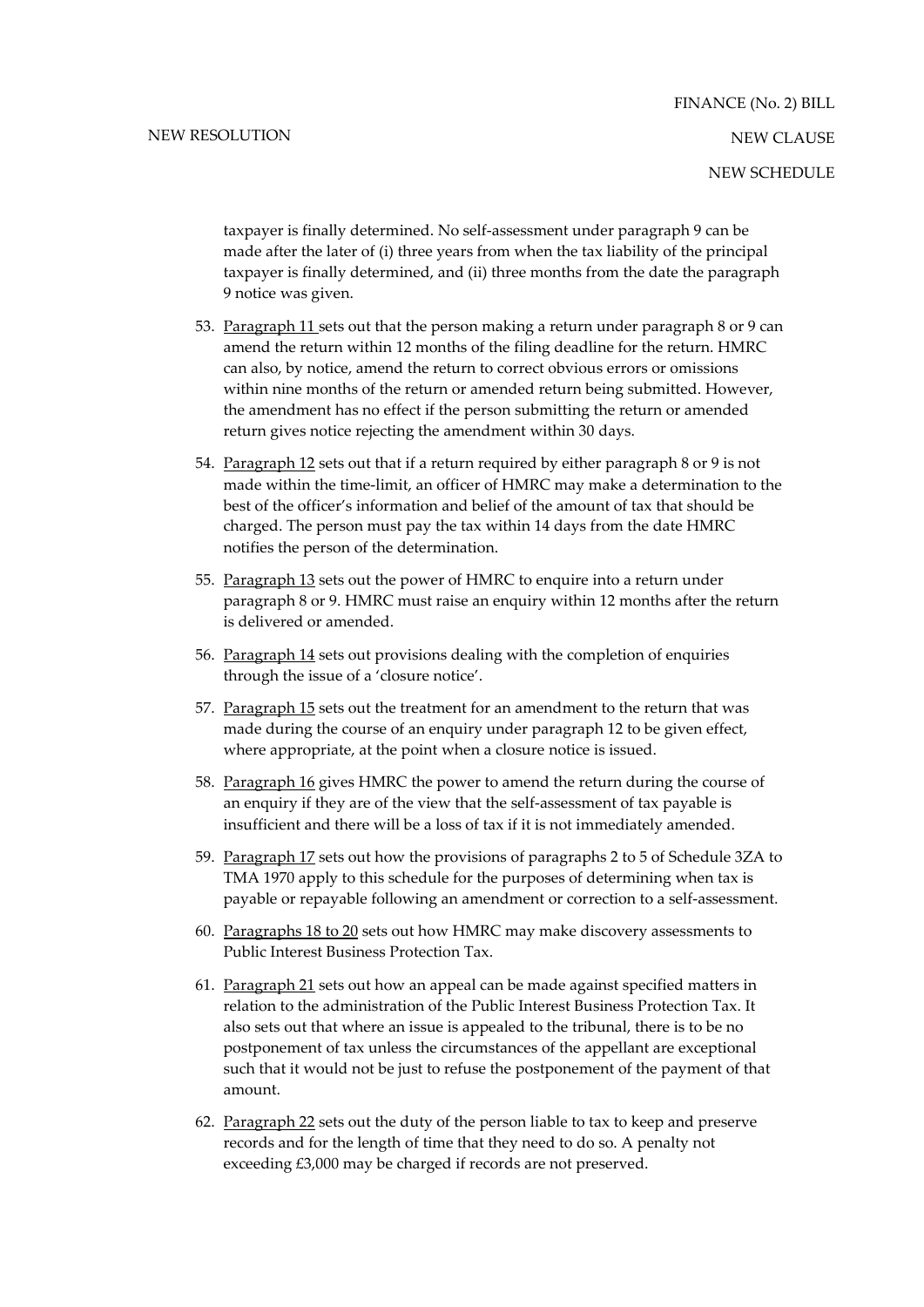- 63. Paragraph 23 sets out that Part 6 of TMA 1970 (collection and recovery) applies to the Public Interest Business Protection Tax.
- 64. Paragraph 24 sets out how the provisions of 51 to 51G of Schedule 18 to FA 1998 apply where a person seeks to make an overpayment claim regarding Public Interest Business Protection Tax that they consider to be overpaid.
- 65. Paragraph 25 sets out the time limit of four years for making a claim for relief under paragraph 7 or an overpayment claim under paragraph 23. The claim must be for an amount that is quantified at the time the claim is made. Schedule 1A TMA 1970 applies to these claims.
- 66. Paragraph 26 sets out how the provisions of Schedule 55 FA 2009 (penalty for failure to make a return) apply to returns required under paragraph 8 or 9.
- 67. Paragraph 27 sets out how the provisions of Schedule 24 to FA 2007 (penalties for errors) apply to returns made under paragraph 8 or 9, to any claim for relief or to any accounts in connection with ascertaining the liability to the tax.
- 68. Paragraph 28 sets out how the provisions of Schedule 56 to FA 2009 (penalty for failure to make payments on time) apply to Public Interest Business Protection Tax.
- 69. Paragraph 29 ensures that interest is charged for any amounts of the Public Interest Business Protection Tax that are underpaid or paid late.
- 70. Paragraph 30 sets out that Schedule 36 FA 2008 (information gathering powers) and Schedule 23 to FA 2011(data gathering powers) apply in respect of the Public Interest Business Protection Tax.
- 71. Paragraph 31 sets out that s115 TMA 1970 (delivery and service of documents) applies to documents to be given, sent, served or delivered in respect of the Public Interest Business Protection Tax. It also amends the Income and Corporation Taxes (Electronic Communications) Regulations 2003 (S.I. 2003/282) so that it has effect for the Public Interest Business Protection Tax.
- 72. Paragraph 32 provides that HMRC is able to disclose information, including information about the tax, to a person it considers to be liable under the joint and several liability provisions (paragraphs 4 and 5) about the person it considers to be liable to the Public Interest Business Protection Tax under paragraph 1 (the principal taxpayer). They may also disclose such information to facilitate the recovery of amounts paid under the joint and several liabilities provisions from the principal taxpayer.
- 73. Paragraph 33 provides that where the person liable to the Public Interest Business Protection Tax is a partnership, all of the partners are jointly and severally liable for the tax. Likewise, where the person liable to the tax is a trustee (or body of trustees), all of the trustees are jointly and severally liable for the tax.
- 74. Paragraph 34 sets out that a person is chargeable to Public Interest Business Protection Tax whether or not they are resident in the UK.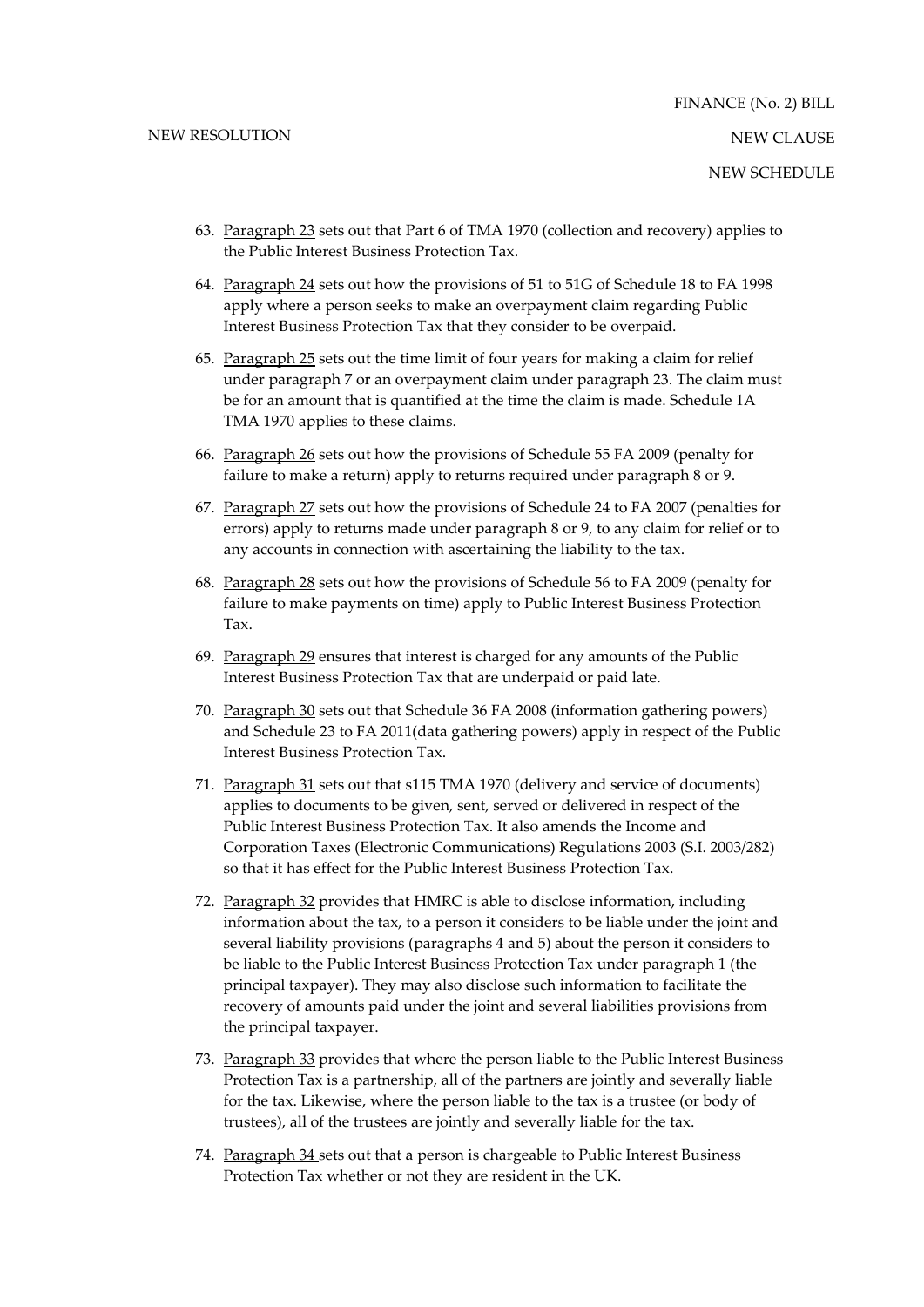75. Paragraph 35 sets out that the Treasury may make regulations providing for a relief or an exemption from the Public Interest Business Protection Tax.

#### **Part 4: Supplementary**

- 76. Part  $4$  sets out supplementary provisions in relation to the tax.
- 77. Paragraph 36 sets out an anti-avoidance provision. This applies to counteract any arrangements if the main purpose or one of the main purposes of the arrangements is to reduce or avoid a charge to the tax or to otherwise avoid the effect of any provisions of this schedule.
- 78. Paragraph 37 sets out, for the avoidance of doubt, that in calculating a liability to income tax, capital gains tax or corporation tax a person may not take a deduction in respect of the Public Interest Business Protection Tax.
- 79. Paragraph 38 sets out an information gateway which permits the Secretary of State and the Gas and Energy Market Authority, or anyone acting on their behalf, to disclose to HMRC information that is relevant to the Public Interest Business Protection Tax.
- 80. Paragraph 39 sets out that the provisions of The Provisional Collection of Taxes Act 1968 apply to Public Interest Business Protection Tax.
- 81. Paragraph 40 sets out that for the purpose of the administration of Public Interest Business Protection Tax, the Treasury has the power to make provision to apply, disapply or modify any provision of the Taxes Act or Part 3 of this Schedule as they relate or could relate to the tax.
- 82. Paragraph 41 sets out that the power to make regulations includes any consequential, supplementary, incidental, transitional or saving provision and any provision that can be made having retrospective effect. In cases where regulations (a) extend the tax (under paragraph 2), (b) limit, reduce or remove a relief or exemption from the tax; or (c) have retrospective effect (other than for a new or increased relief or new exemption) then a draft of the instrument must be laid before and approved by a resolution of the House of Commons (affirmative procedure). Otherwise any statutory instrument will be subject to annulment in pursuance of a resolution by the House of Commons (negative procedure).
- 83. Paragraph 42 sets out how terms used in this schedule may be defined.
- 84. Paragraph 43 sets out the commencement and expiry of the new tax. In particular, the tax applies where a public interest business becomes subject to special measures on or after the 28 January 2022 and before the 28 January 2023 as a result of disqualifying steps in disqualifying circumstances. It does not matter if any disqualifying steps were taken before 28 January 2022 or after 28 January 2023. The Treasury can make regulations providing for an expiry date to be later than 28 January 2023 but before 29 January 2025.